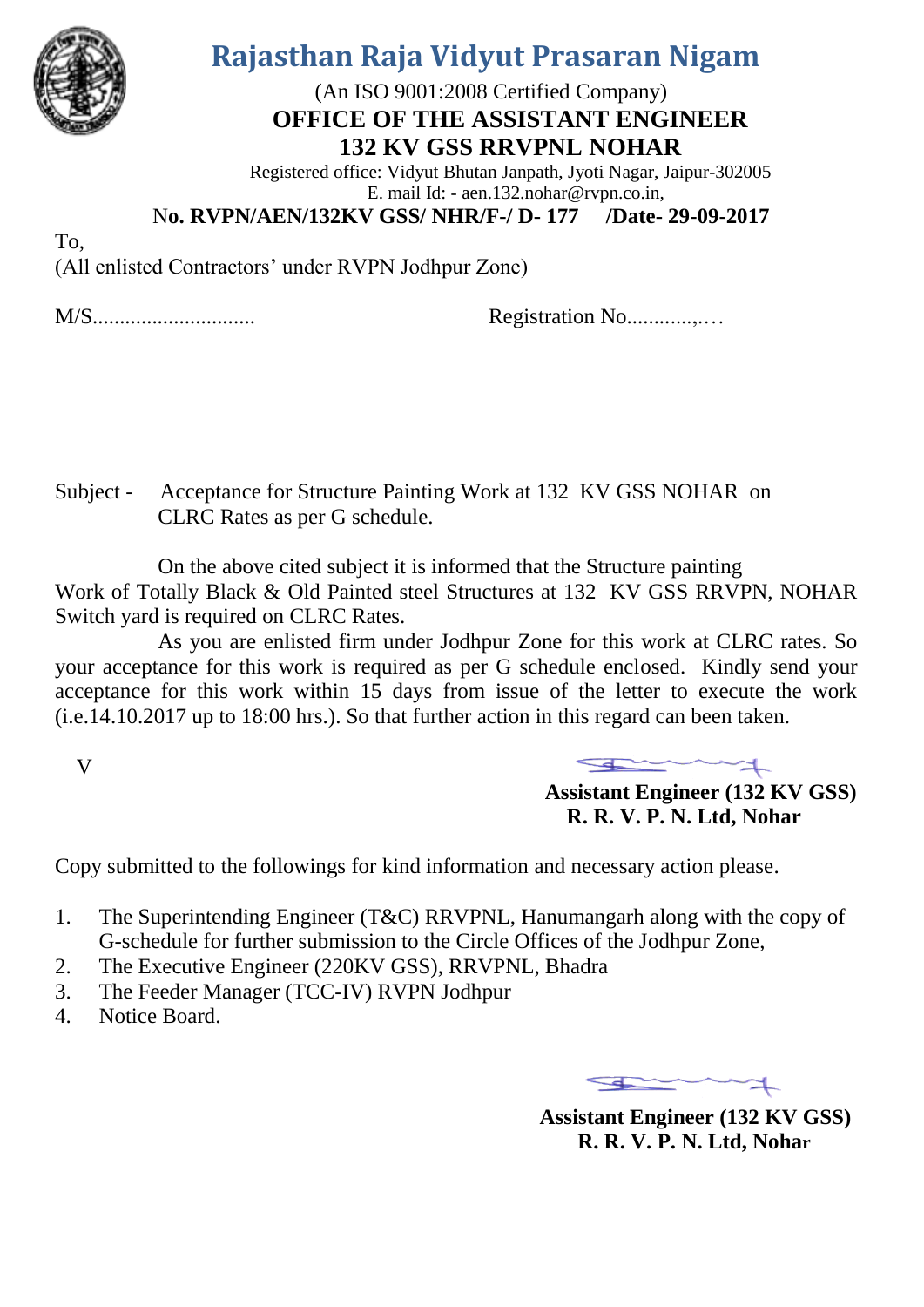### **RAJASTHAN RAJYA VIDYUT PRASARAN NIGAM LIMITED G-SCHEDULE**

| NAME OF WORK:-Structure and Equipment Painting at 132 KV GSS, RVPNL, NOHAR |  |  |  |
|----------------------------------------------------------------------------|--|--|--|
|----------------------------------------------------------------------------|--|--|--|

| Sr.No. | <b>PARTICULARS</b>                                                                                                                                                                                                                                                                                                                                                                                                                                                                                                                                                                                                                                                                                                                                                                                                                          | <b>UNIT</b>  | QTY.                    | <b>UNIT RATES</b><br>(IN RUPEES) | <b>TOTAL</b><br><b>AMOUNT</b> |
|--------|---------------------------------------------------------------------------------------------------------------------------------------------------------------------------------------------------------------------------------------------------------------------------------------------------------------------------------------------------------------------------------------------------------------------------------------------------------------------------------------------------------------------------------------------------------------------------------------------------------------------------------------------------------------------------------------------------------------------------------------------------------------------------------------------------------------------------------------------|--------------|-------------------------|----------------------------------|-------------------------------|
| 1.     | <b>RVPN BSR ITEM NO.2.2</b><br>PAINTING OF OLD PAINTED STEEL<br><b>STRECTURES:</b><br>Aluminium painting of old painted steel<br>structure at the GSS including supply of paint<br>and painting brush, emery paper, cloth &<br>solvents, etc. The surface shall be first cleaned<br>with wire brush $/$ emery paper and thereafter<br>wiped with cloth to remove rust and dust or any<br>other deposits on erected M.S. Steel structures &<br>beams. Two coats of aluminium paint shall be<br>applied. Each subsequent coat shall be applied<br>only after the previous coat has dried up. The<br>paints used shall be from any of the following<br>recognized manufactures, namely Asian /<br>Nerolac / Berger / Jenson Nicholson.                                                                                                         | Sq.<br>Meter | 891.00                  | 24.00                            | 21384.00                      |
| 2.     | <b>RVPN BSR ITEM NO.2.2</b><br><b>PAINTING OF TRANSFORMERS &amp;</b><br><b>EQUIPMENTS:</b><br>Enamel painting on power transformers and<br>other equipments including supply of paint and<br>spray painting set, emery paper, cloth &<br>solvents, etc. at GSS by cleaning surface<br>thoroughly with soda / caustic solution to clean<br>oily surface and thereafter washing with water.<br>Thereafter, two coats of smoke gray synthetic<br>enamel paint shall be applied after the previous<br>coat has fully dried up. The paints used shall be<br>of the following recognized<br>any<br>from<br>manufactures, namely Asian / Nerolac / Berger /<br>Jenson Nicholson. In case of surface area of<br>radiators, those fins will only be considered<br>which are actually feasible and approachable for<br>painting by spray or by brush. | Sq.<br>Meter | 1312.00<br><b>TOTAL</b> | 25.00                            | 32800.00<br>54184.00          |

(Rs. Fifty four Thousand One Hundred Eighty four Rupees Only)

 Assistant Engineer  $\Rightarrow$  132 KV GSS RVPNL NOHAR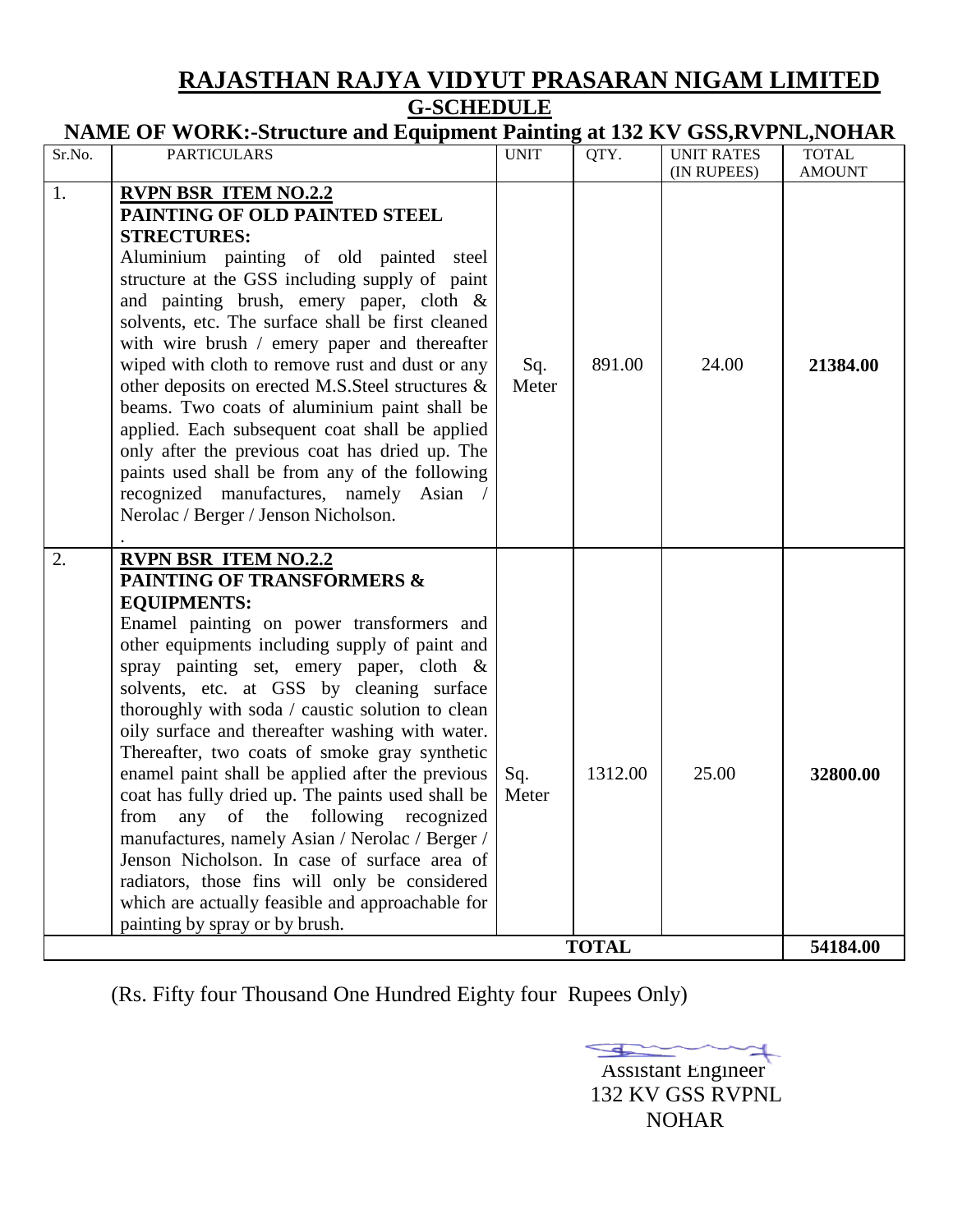## **RAJASTHAN RAJYA VIDYUT PRASARAN NIGAM LIMITED**

#### **Terms and Conditions**

- 01.All T&P will be provided by the Contractors.
- 02.The painted area will be measured by the nominated officer.
- 03. The Contractor shall provide and ensure the use of safety device and take precaution as per norms .
- 04.The Contractor shall follow a safe method of working so that there is no damaged to Nigam's materials and also no injury to any of his workers. The Contractor shall fully responsible for the safety of workers and RVPN will not be responsible for any type of accident, miner or fatal to any person at work site.
- 05. The Contractor should have capability of providing required laborer under emergent circumstance at a short notice .
- 06. All the workmen provided by the contractors shall be got insured for accidents by the contractors himself.
- 07.In accordance with the scope of works this is a labor contract hence no sales tax will be livable. However any tax on such labor contract if levied shall be to the contractors account.
- 08.The work will be carry out in the presences of nominated Officers .
- 09.The payment will be arranged after work completion satisfactory.

 $\rightarrow$ 

 Assistant Engineer 132 KV GSS RVPNL NOHAR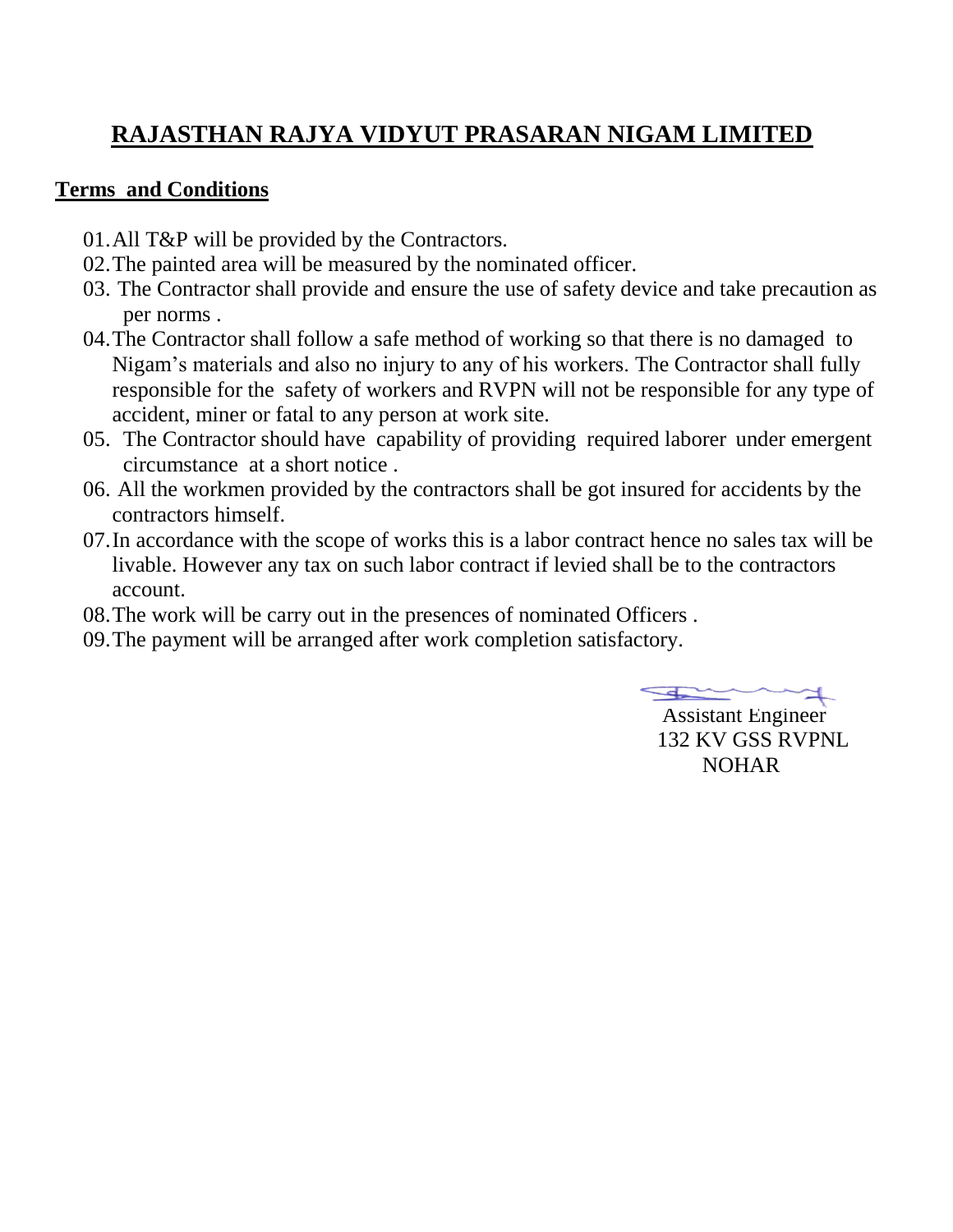

**Rajasthan Raja Vidyut Prasaran Nigam**

## **(An ISO 9001:2008 Certified Company) OFFICE OF THE ASSISTANT ENGINEER 132 KV GSS RRVPNL NOHAR**

#### **TOTAL SURFACE AREA OF POWER TRANSFORMER AND OTHER EQUIPMENTS AT 132 KV GSS NOHAR PROPOSED TO BE PAINTED**

| Sr.No | <b>Particular of Transformer</b><br>& Equipments | <b>Unit Area</b><br>(In Sq.Meter) | Quantity     | <b>Total Area</b><br>(In Sq.Meter) |
|-------|--------------------------------------------------|-----------------------------------|--------------|------------------------------------|
| 1.    | 132/33 KV, 20/25 MVA                             | 580.00                            | 01 No.       | 580.00                             |
|       | <b>Transformer No.1 Make BBL</b>                 |                                   |              |                                    |
| 2.    | 132/33 KV, 20/25 MVA                             | 580.00                            | 01 No.       | 580.00                             |
|       | Transformer No.2, Make EMCO                      |                                   |              |                                    |
| 3.    | 33/0.4 KV Station Transformer                    | 4.50                              | 1 No.        | 4.50                               |
| 4.    | 132 KV Circuit Breaker with<br>Structure         | 13.66                             | $01$ Nos.    | 13.66                              |
| 5.    | 132 KV Current Transformer                       | 1.13                              | 12 Nos.      | 13.56                              |
| 6.    | <b>132 KV CVT</b>                                | 2.05                              | 06 Nos       | 12.30                              |
| 7.    | 33 KV Circuit Breaker with<br>Structure (BHEL)   | 13.43                             | 04 Nos.      | 53.72                              |
| 8.    | 33 KV Current Transformers                       | 0.98                              | 30 Nos.      | 29.40                              |
| 9.    | <b>33 KV Potential Transformers</b>              | 0.98                              | 03 Nos.      | 2.94                               |
| 10.   | 33 KV RVT Cap. Bank.(1&2)                        | 2.05                              | $2$ Nos.     | 4.10                               |
| 11.   | 33 KV Series Reactors                            | 2.05                              | 2 Nos        | 4.10                               |
| 12.   | Capacitor Cells (BHEL)                           | 0.433                             | 32 Nos.      | 13.90                              |
|       |                                                  |                                   | <b>TOTAL</b> | 1312.18                            |
|       |                                                  |                                   | SAY          | 1312.00                            |

 $\pm$ 

 Assistant Engineer 132 KV GSS RVPNL NOHAR